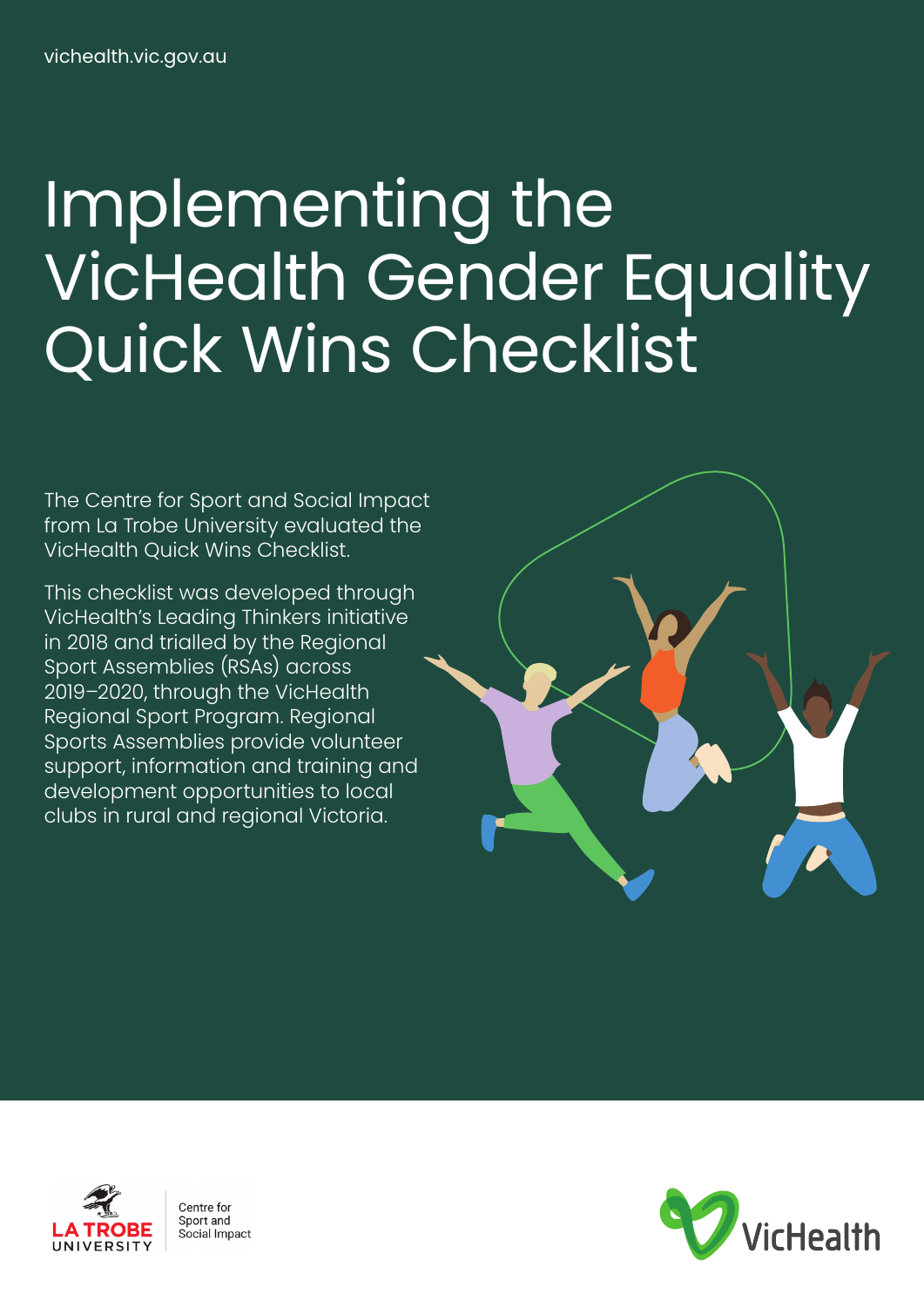# **Why was the VicHealth Quick Wins Checklist developed?**

- To support community sport clubs to be more inclusive and to champion women and girls to participate and lead in community sport (as players, coaches, officials, committees, and board members).
- To create more positive outcomes for all by fostering diversity in clubs that leads to more dynamic environments that are welcoming and can better respond to community needs.

## **What is the VicHealth Quick Wins Checklist?**

- The VicHealth Quick Wins Checklist (the Checklist) is a tool that helps community sport clubs to reflect on and assess how they perform across key gender equity action areas.
- The tool was designed to reflect a list of top 10 ideas to help sporting clubs achieve better gender equality. These ideas are aligned with some of the most advanced and cutting-edge global thinking in gender equality.
- Completing the Checklist generates a list of potential actions that clubs can implement to improve gender equity. These included: promotion, providing introductory sessions or social sport opportunities for women and girls, and supporting women in leadership.

# **How were clubs engaged to complete the VicHealth Quick Wins Checklist?**

Regional Sport Assemblies (RSAs) used 4 approaches to engage community sport clubs to complete the Checklist:

 $\left|\frac{1}{2}\right\rangle$ 

## **1. Club-led approach**

Clubs completed the Checklist online by themselves after receiving an email or promotion inviting them to participate. This was the least resource intensive approach, however without the personal connection or invitation, clubs were less likely to engage with the Checklist. Not having an external person to discuss the Checklist with also meant those that did complete the Checklist tended to do it as a *tick the box* exercise rather than *meaningfully* engaging with the Checklist (i.e. reflect, assess, and make plans for action).

### **2. RSA-led approach**



RSAs targeted individuals, clubs, and associations that they had existing relationship with, or those that they knew were interested in supporting gender equity. RSAs assisted clubs to complete the Checklist usually in person by facilitating discussion, giving context to each question and providing examples of potential actions. This was the most successful approach in terms of both engagement and quality of outcomes.

**3. Community-partner approach** 

 $200$ 

RSAs used the connections of partners (e.g. councils and facilities) to engage clubs. For example, councils promoted the Checklist through funding applications and facilities promoted it to their clubs.

#### **4. Targeted approach to build awareness**

RSAs engaged with clubs that were less *aware* and less *ready to change* and used the Checklist to open the conversation about gender equity and sow seeds for future action. This strategy may not have achieved the most impact in terms of completion of the Checklist and/ or translation to action, but was used to help increase awareness and improve knowledge to prepare clubs for completing the Checklist or engaging in other gender equality initiatives in the future.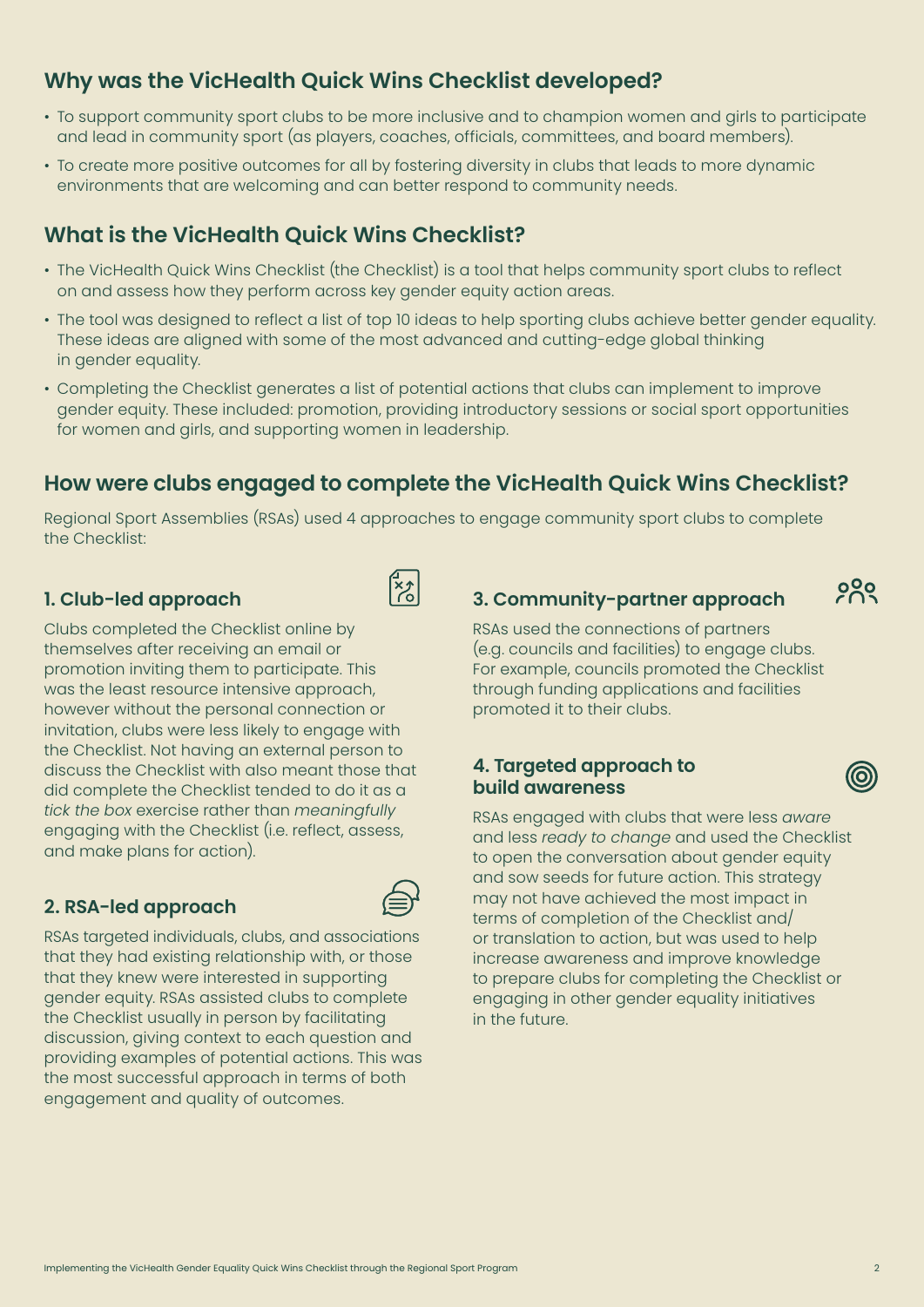

**Top 3 do's and don'ts of successfully implementing the VicHealth Quick Wins Checklist with community sport clubs**

## **DO**

- **1. Target messages to the interests and needs of each club and explain the benefits**
- **2. Understand each club's** *awareness* **of gender equity and their** *readiness to reflect* **and/or** *change* **to:**
	- Develop targeted approaches to engage with the club to complete the Checklist.
	- Target support. Help clubs that are *aware* and *ready to change* to implement new initiatives. If clubs are *less aware*, or *less ready*, then have conversation and educate them through completing the Checklist. This will raise awareness and increase the likelihood that these clubs will take action in the future.
	- Use *ready* clubs to grow momentum in the area — use their stories to demonstrate change and engage other clubs.
- **3. Record what you did, what the clubs did, what works and what didn't:**
	- Staff turnover means knowledge can be lost.
	- Ensure you learn from your mistakes and repeat what works.

## **DON'T**

- **1. Don't rely on emails connect personally with each club**
- **2. Don't expect clubs to complete the Checklist by themselves. A support person (e.g. RSA team) can:**
	- Explain and talk about the concepts
	- Be a critical friend and challenge the club's responses (*do you really do that?*)
	- Discuss and work with clubs to come up with ideas to implement
- **3. Don't overwhelm clubs there are lots of campaigns targeting clubs and they will have periods where they are busier than others, so try to time your approach when they will be most receptive (i.e., not at the start of the season).**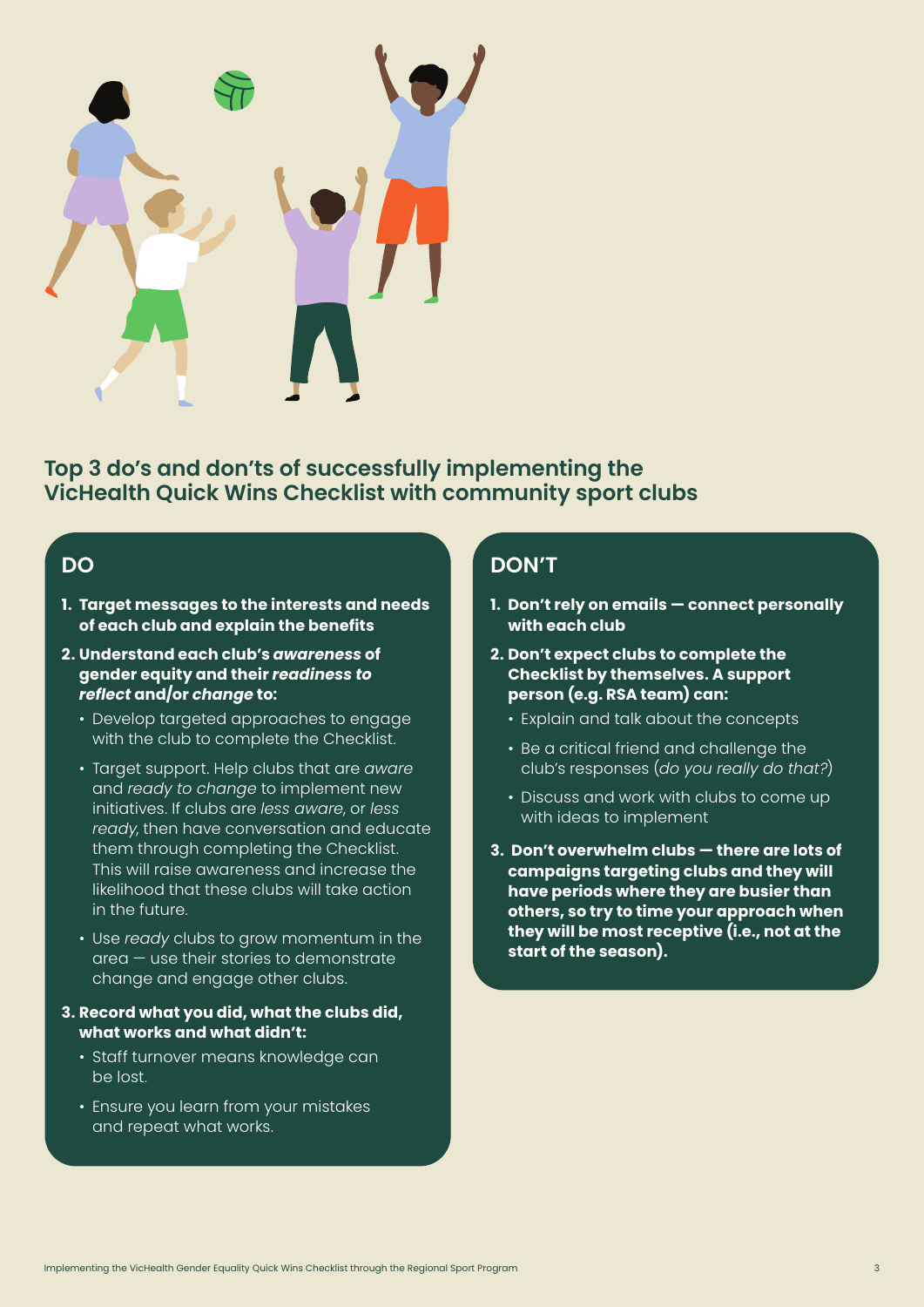# **Steps to Quick Wins Checklist success**

The table below is intended to assist organisations looking to introduce and implement the Quick Wins Checklist with community sport clubs. This might include local governments, community health services, state sport associations, Regional Sports Assemblies and other organisations that work with community sport clubs.

The table provides 8 steps to consider when working with community sport clubs, based on the evaluation conducted by La Trobe University.

## **8 steps to Quick Wins Checklist success**

|     | <b>1. ACTIVATE</b>                                                   | • Use your existing networks and partners to support club<br>recruitment. For example:                                                                                                                                                                                                                                                                                                                                                                                                                                                                                                                                                                                                                                                                                                                                                                                                                                                             |
|-----|----------------------------------------------------------------------|----------------------------------------------------------------------------------------------------------------------------------------------------------------------------------------------------------------------------------------------------------------------------------------------------------------------------------------------------------------------------------------------------------------------------------------------------------------------------------------------------------------------------------------------------------------------------------------------------------------------------------------------------------------------------------------------------------------------------------------------------------------------------------------------------------------------------------------------------------------------------------------------------------------------------------------------------|
|     | <b>Develop value</b><br>propositions<br>and activate<br>the network  | - Start by targeting clubs you have an existing connection with.<br>Harder to reach clubs may get on board as momentum grows.<br>- Ask regional and state associations to endorse the Checklist and<br>support club recruitment. Associations can support and provide<br>legitimacy during recruitment and completion of the Checklist.<br>- Align to similar campaigns or organisations. If a sport or<br>organisation is campaigning for women and girls, engage<br>with them for support and activation.<br>· Take an individual approach to club recruitment. Develop a value<br>proposition for each club based what you know about the club -<br>consider their stage of awareness or readiness to move toward<br>gender equity, and their needs, values and strategic approach.<br>• Most clubs want to increase memberships. Talk to them about<br>how completing the Checklist could increase participation and<br>retention in the club. |
| 020 | <b>2. ENGAGE</b><br><b>Reach out to</b><br>clubs beyond<br>the email | • Club volunteers are inundated with emails. A general email from<br>you could get lost or overlooked.<br>• Try to connect personally by tailoring emails to each club or<br>volunteer.                                                                                                                                                                                                                                                                                                                                                                                                                                                                                                                                                                                                                                                                                                                                                            |
|     |                                                                      | • Follow-up with a phone call or personal contact at an event or<br>network meeting.                                                                                                                                                                                                                                                                                                                                                                                                                                                                                                                                                                                                                                                                                                                                                                                                                                                               |
|     |                                                                      | · Face-to-face conversations and connection are always valuable,<br>both in initially engaging the club (e.g., if you are at a meeting and<br>you see them in person you could engage them then) and when<br>explaining and completing the Checklist.                                                                                                                                                                                                                                                                                                                                                                                                                                                                                                                                                                                                                                                                                              |
|     | <b>3. CONNECT</b><br><b>Find the right</b><br>people in<br>the club  | • There are probably multiple committees and people with influence<br>or power in every club. Identifying the right person/people to talk<br>to about the Quick Wins Checklist is essential to getting traction on<br>implementing initiatives.<br>• The right person will be the one who understands (or is ready to<br>understand) the concepts of gender equity and who can identify<br>the right initiative that will be accepted and actioned by club<br>members.<br>• If possible, find 2 or 3 people at each club to engage with<br>Quick Wins. If you connect with just one person in a club - what<br>will happen if that if that person leaves? Will the initiatives be<br>abandoned?                                                                                                                                                                                                                                                    |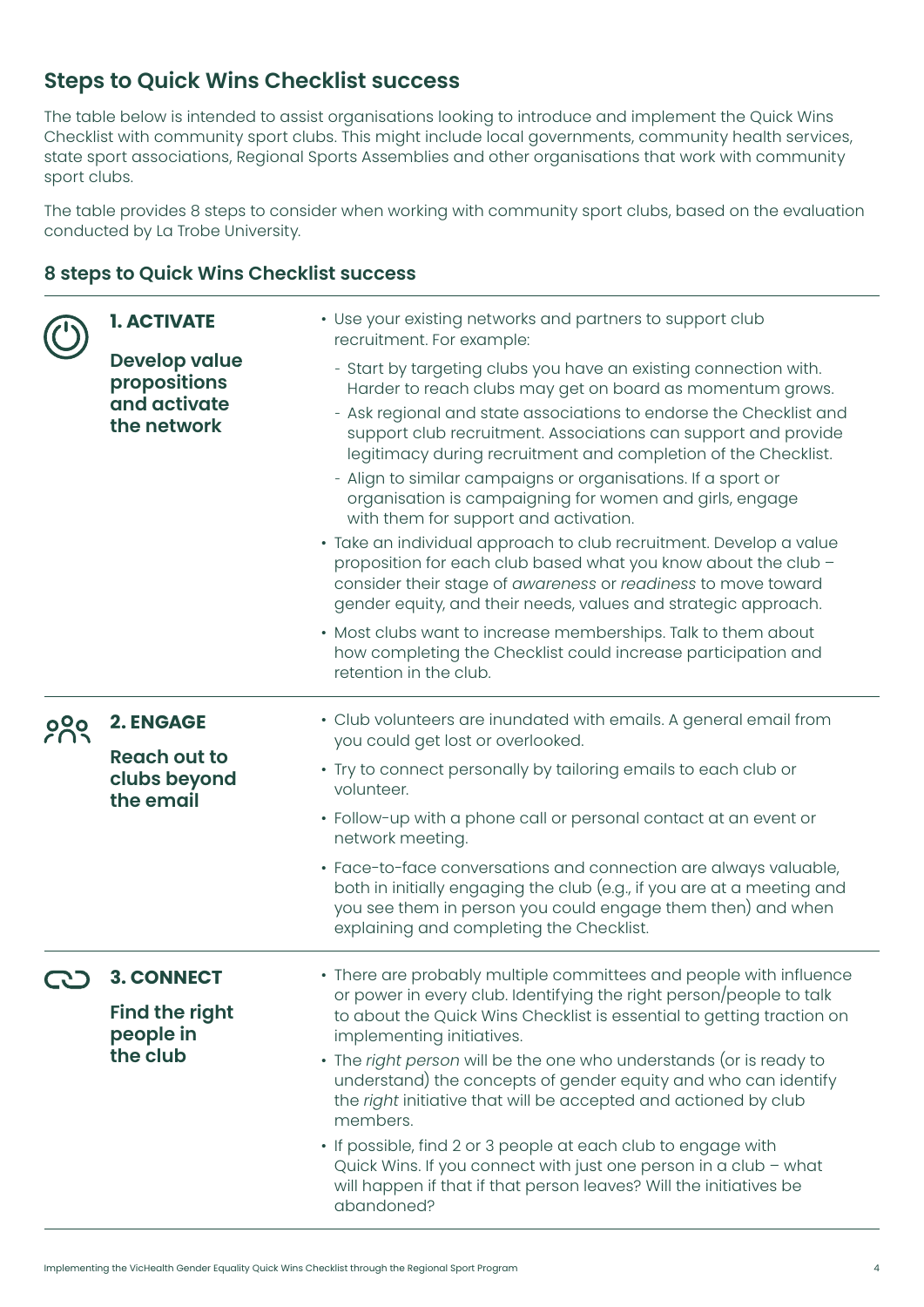| <b>4. UNDERSTAND</b><br><b>Have conversations</b><br>with clubs  | • Not everyone will be aware or understand the language and<br>concepts around gender equity. Providing resources that explain<br>"what is gender equality" and "what is the problem" could be<br>beneficial. Supporting clubs to understand through conversations<br>can help. There are some tools and resources that could support<br>you in having those conversations, for example:<br>- VicHealth Gender Equality Health and Wellbeing (Available here)<br>- VicHealth Quick Wins for Sport Clubs (Available here)<br>- VicHealth Gender Equality, Health, and Wellbeing Strategy<br>(Available here)                                                                                                                                                                                                                                                 |
|------------------------------------------------------------------|-------------------------------------------------------------------------------------------------------------------------------------------------------------------------------------------------------------------------------------------------------------------------------------------------------------------------------------------------------------------------------------------------------------------------------------------------------------------------------------------------------------------------------------------------------------------------------------------------------------------------------------------------------------------------------------------------------------------------------------------------------------------------------------------------------------------------------------------------------------|
| <b>5. CHALLENGE</b><br><b>Be a critical friend</b>               | • Clubs tend to answer the checklist positively. For best results,<br>complete the Checklist with the club, get them to reflect on their<br>responses, and take the important role of a critical friend.<br>• A critical friend can explain the concepts and challenge the club<br>by asking if they really do the things in the Checklist.<br>• Explore the details of each question and potential action during this<br>conversation. For example, women or girls training on different days<br>to boys and men may seem like equal treatment. However, this<br>can segregate the club. Everyone training on the same day could<br>improve club and team cohesion.<br>• Make sure different clubs complete the Checklist consistently.<br>'Very Limited', 'Limited', 'Adequate', 'Good' and 'Very Good' should<br>mean the same thing in different clubs. |
| <b>6. ACTION</b><br><b>Develop solutions</b><br>and plan actions | • After completing the Checklist, work with the club to choose I or 2<br>action areas to implement.<br>• Consider the club's capacity, resources, interests, needs and<br>strategy.<br>• Make sure the actions are realistic and timely (there may be short<br>term and longer-term actions) so the club leadership group and<br>membership will support them.                                                                                                                                                                                                                                                                                                                                                                                                                                                                                              |
| <b>7. IMPLEMENT</b><br><b>Support action</b>                     | • Support clubs to implement actions if necessary.<br>• Keep in touch with clubs and record their actions and outcomes<br>(what they did, what worked, what didn't). Build knowledge to<br>improve future actions.                                                                                                                                                                                                                                                                                                                                                                                                                                                                                                                                                                                                                                          |
| <b>8. PROMOTE</b><br><b>Tell stories</b>                         | • Promote clubs and their stories when they performed well or<br>implemented new initiatives. This can:<br>- Lead to other clubs engaging<br>- Guide other clubs on how to complete the Checklist, generate<br>ideas, and implement them<br>- Positively promote the club (a great benefit)<br>• Clubs relate to stories from other clubs and the concepts (which<br>can be abstract and hard to grasp) can be put into context.<br>Promoting clubs rewards them for their positive action.                                                                                                                                                                                                                                                                                                                                                                 |